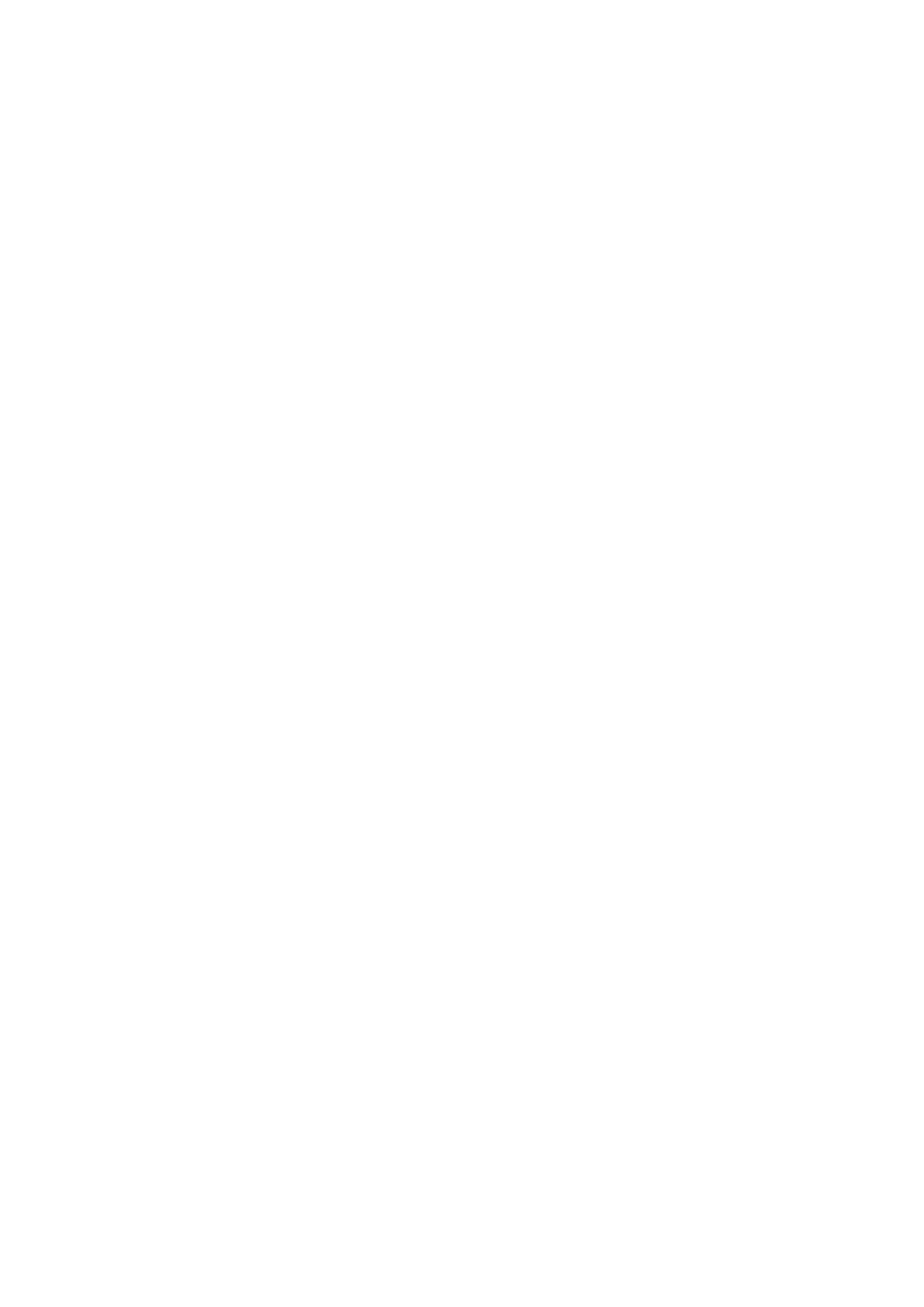#### **Contents**

If you require this document in an alternative format, such as large print, please email [is.skills@ed.ac.uk.](mailto:is.skills@ed.ac.uk)

Copyright © IS 2014

Permission is granted to any individual or institution to use, copy or redistribute this document whole or in part, so long as it is not sold for profit and provided that the above copyright notice and this permission notice appear in all copies.

Where any part of this document is included in another document, due acknowledgement is required.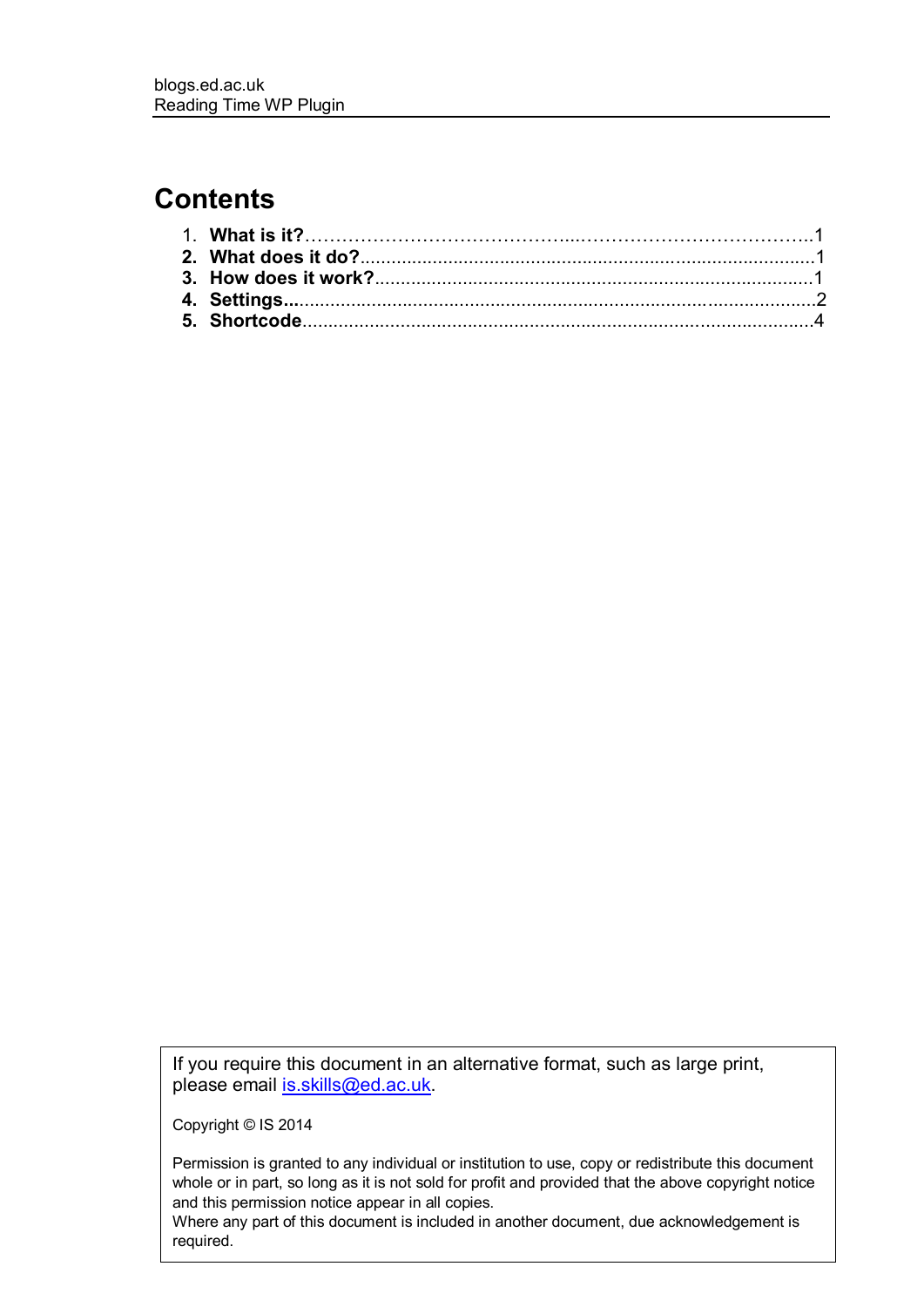## **1. What is it?**

WP Reading Time is a plugin that lets you easily add an estimated reading time to your posts.

### **2. What does it do?**

Activating the plugin will automatically add the reading time to the beginning of your posts content. This can be deactivated in the 'Reading Time' settings which can be accessed from the settings menu on the dashboard.

#### **3. How does it work?**

Reading Time counts the words and images on your post or page, and calculates a time based on the average speed an adult can read. Once you have enabled the plugin, you will see a link in 'Settings' > 'Reading Time'.

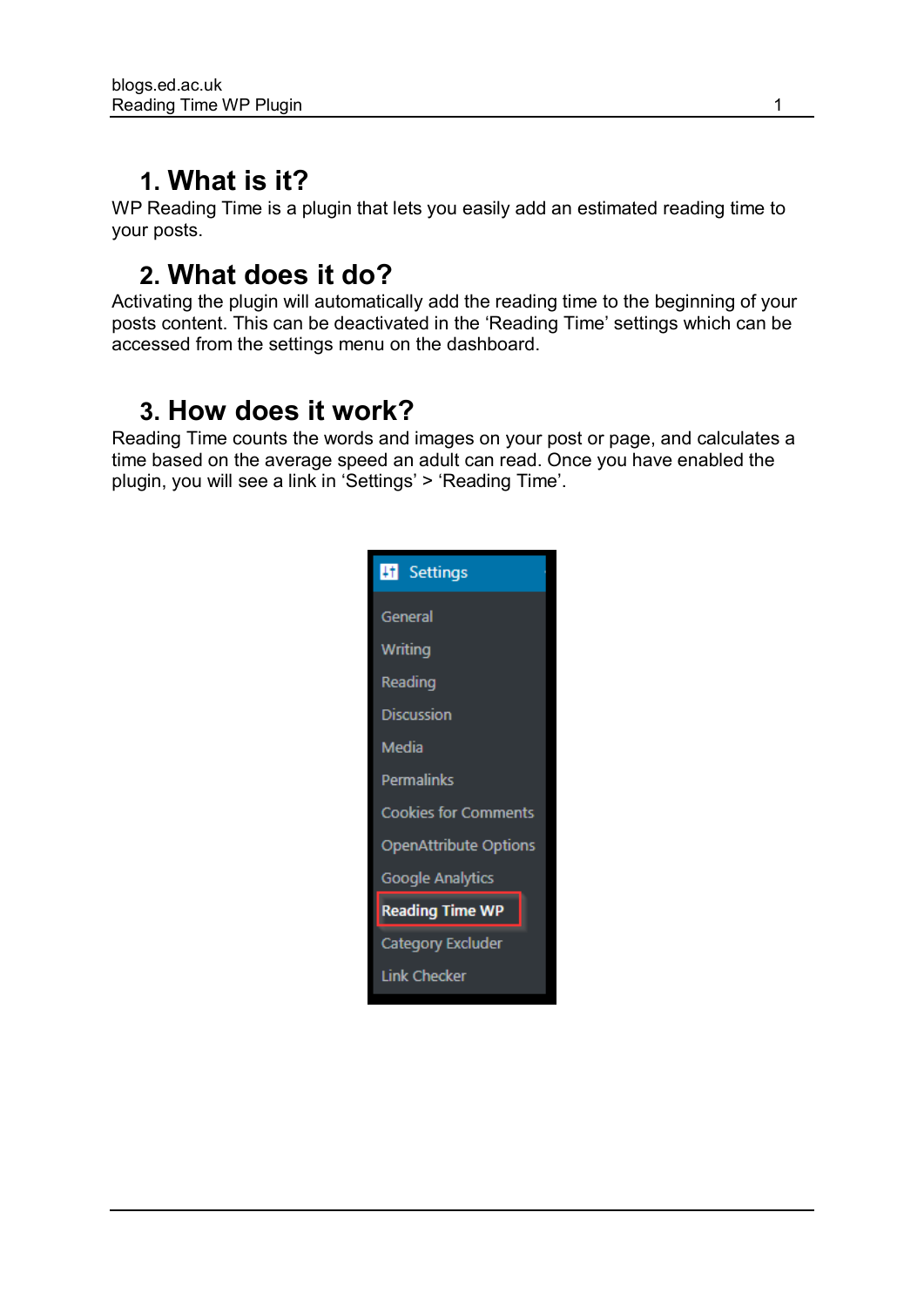# **4. Settings**

| Reading Time WP Settings                     |                                                                           |  |  |
|----------------------------------------------|---------------------------------------------------------------------------|--|--|
| <b>Reading Time Settings</b>                 |                                                                           |  |  |
| Reading time label: Reading Time:            | This value appears before the reading time. Leave blank for none.         |  |  |
| Reading time postfix: minutes                | This value appears after the reading time. Leave blank for none.          |  |  |
| Reading time postfix singular: minute        | This value appears after the reading time, when lecture time is 1 minute. |  |  |
| Words per minute: 300                        | (defaults to 300, the average reading speed for adults)                   |  |  |
| Insert Reading Time before content:          |                                                                           |  |  |
| Insert Reading Time before excerpt:          |                                                                           |  |  |
| Exclude images from the reading time:        |                                                                           |  |  |
| Include shortcodes in the reading time:      |                                                                           |  |  |
| Select Post Types to Display Reading Time On |                                                                           |  |  |
| Display on Posts: √                          |                                                                           |  |  |
| Display on Pages:                            |                                                                           |  |  |
| Display on Media:                            |                                                                           |  |  |
| Display on Templates: V                      |                                                                           |  |  |
| <b>Update Options</b>                        |                                                                           |  |  |

- 1) **Reading time label:** This is the text that will appear before the reading time. Leave blank for none.
- 2) **Reading time postfix:** This text appears after the reading time. Leave blank for none.
- 3) **Reading time postfix singular:** The text that appears after a singular reading time.
- 4) **Words per minute:** The average reading speed (default is 300, the average reading speed for adults).
- 5) **Insert reading time before content:** Enable this to add the reading time text before your post.
- 6) **Insert reading time before excerpt**: Enable this to add the text before the post excerpt (shown on each post on your 'posts' page if your default homepage is set to 'posts'.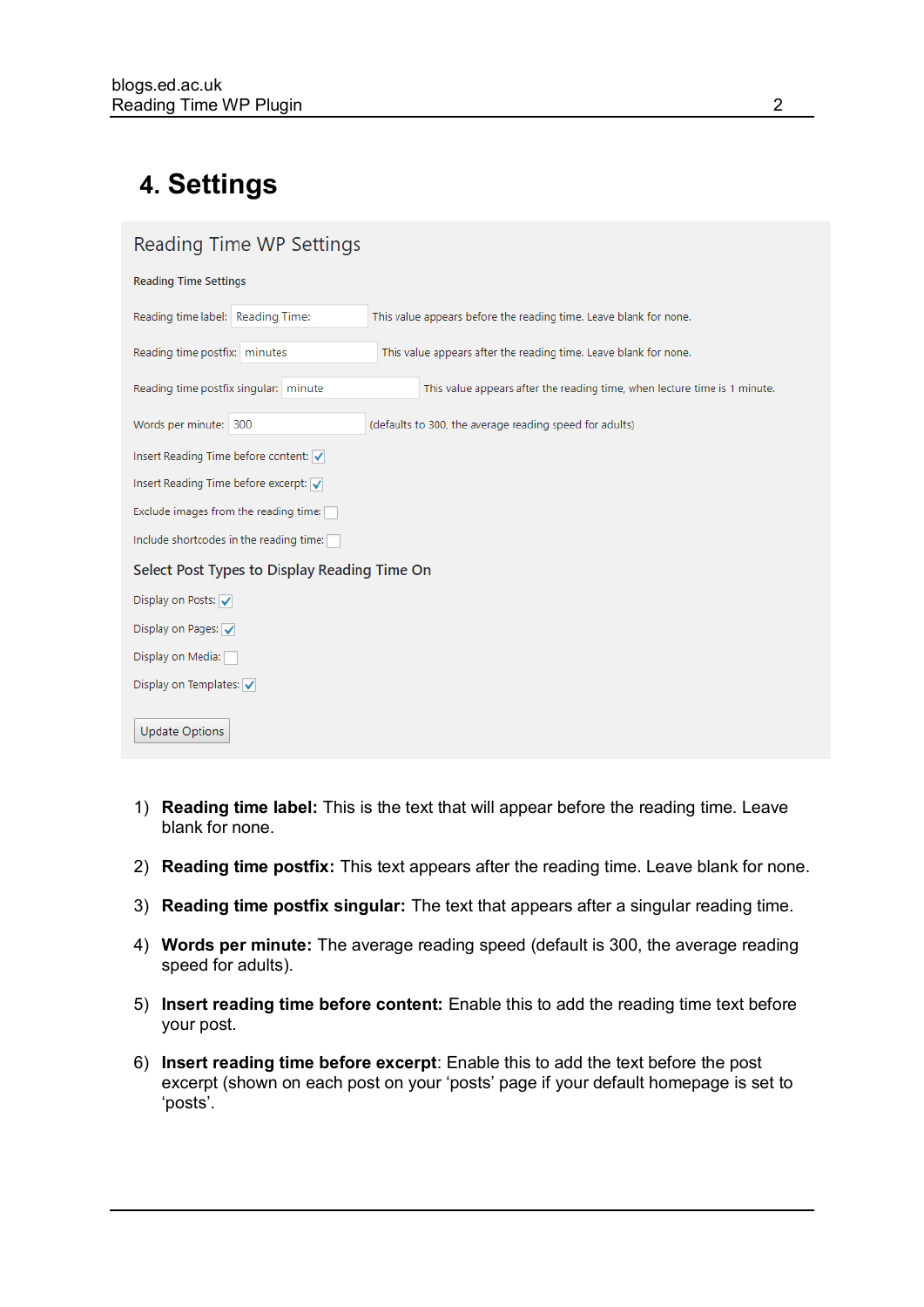- 7) **Exclude images in reading time**: Click to enable (Reading Time WP calculates images based on Medium's article on the topic here: [https://blog.medium.com/read](https://blog.medium.com/read-time-and-you-bc2048ab620c)[time-and-you-bc2048ab620c\)](https://blog.medium.com/read-time-and-you-bc2048ab620c)
- 8) **Include shortcodes in reading time:** Click to include reading time for shortcuts inserted into your posts.
- 9) **Select Post Types to Display Reading Time On:** Here you can use where you want reading time to be displayed, by default it is displayed on pages, posts, and templates but it can be added to images and you can unclick the box to remove reading time from any of the post types.

#### **Examples:**

Reading code before content:



Reading time before excerpt (before the post has been fully opened):